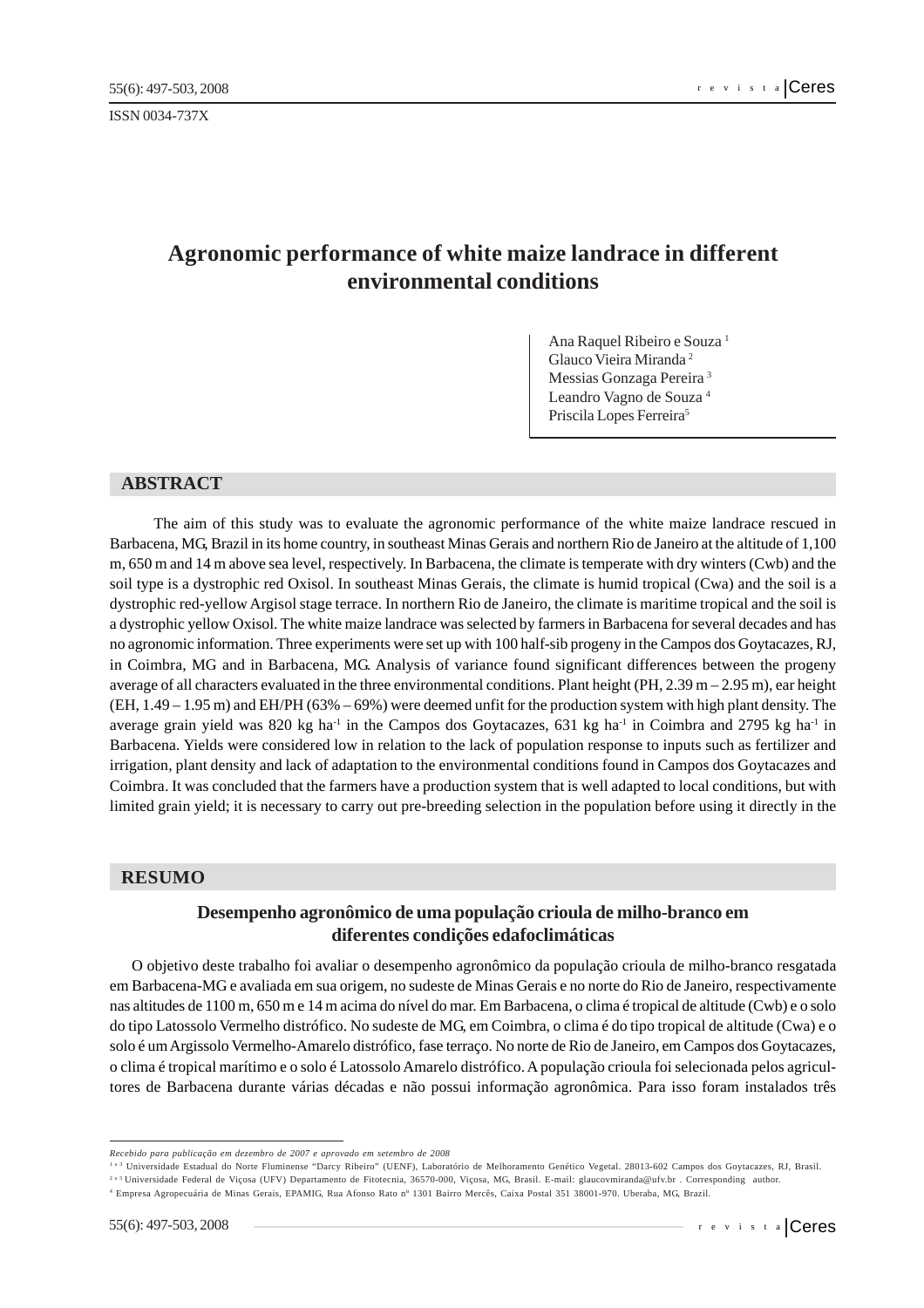experimentos, com 100 progênies de meios-irmãos em Campos dos Goytacazes, RJ, em Coimbra, MG e em Barbacena, MG. Pela análise de variância verificaram-se diferenças significativas entre as médias das progênies para todos os caracteres avaliados nas três condições edafoclimáticas. As alturas de plantas (AP, 2,39 m - 2,95 m) e espigas (AE, 1,49 m - 1,95 m) e a relação AE/AP (63% - 69%) foram consideradas inadequadas para o sistema produtivo com alta densidade de plantas. A média de produtividade de grãos foi de 820 kg ha<sup>-1</sup> em Campos dos Goytacazes, 631 kg ha<sup>-1</sup> em Coimbra e 2.795 kg ha-1 em Barbacena. Essas produtividades foram consideradas baixas e relacionadas à falta de resposta da população aos insumos como adubação e irrigação, à densidade de plantas e à falta de adaptação aos ambientes de Campos dos Goytacazes e Coimbra. Para a população crioula de milho-branco Barbacena conclui-se que: os agricultores familiares apresentam o sistema produtivo bem adaptado às condições locais, mas com produtividade de grãos limitada; é necessário o pré-melhoramento da população antes dela ser utilizada diretamente em germoplasma elite; as médias das principais características agronômicas são adequadas somente para o sistema produtivo tradicional com poucos insumos e policultivo e; a diferença entre os ambientes proporciona resposta específica das plantas das progênies em cada local, e estratégias de seleção diferenciada.

# **INTRODUCTION**

Maize is cultivated throughout Brazil with a planted area of 13 million hectares in 2007/8, which makes Brazil the third largest maize grain producer in the world. Meanwhile, the average Brazilian grain yield of 4000 kg ha<sup>-1</sup> is below the world average of  $4500 \text{ kg}^{-1}$  (Agrianual, 2007). One of the reasons for low productivity is the diversity of production systems, ranging from subsistence farming, without the use of modern inputs (production oriented to consumption by the farmer and sale of any surplus) to systems that utilize the latest technologies and inputs, achieving productivity equivalent to that obtained in countries with advanced agriculture (Mattoso and Melo Filho, 2007). The family farmers that employ low capital and low technology represent the majority of maize producers in the country, while farmers that are characterized by high business investment in capital and technology for maize production account for the minority of producers in Brazil, but produce a large share of total production (Duarte *et al*, 2007).

Embrapa (2003) demonstrated four types of maize producers irrespective of the planting region: a) "commercial grain producer" who grows maize and soybeans in rotation, specializes in production and the use of the best available technology; b) "grain and livestock producer", which refers to the average farmer who uses technology in small crops, grows maize as one of the main crops and does not have good management skills; c) "small producer" who uses low technology, involving the use of non-improved seeds and small farms; d) "producer off-season maize", who produces conventional maize off-season, during the second season, and has a knowledge of the culture to the point at which the technology is adjusted for use depending on the environmental risks, especially the lack of rain. It is clear that there is no single technological standard that suits all production systems used and that adapts to all situations for each crop (Mattoso and Melo Filho, 2007).

In Brazil, white maize is widespread in the states of Parana and São Paulo, and occurs in isolated plantations in Santa Catarina, Minas Gerais and Mato Grosso. In the U.S., production of white maize accounted for 3% of the total in 2004. Though still a minority in recent years, demand for white maize has increased, and the area planted has reflected the growing demand. One reason is that the market recognizes that there are still no transgenic varieties of white maize, which automatically increases its value in specific niches (Wikipedia, 2006).

The white maize landrace is important for technical, environmental and social reasons. Its conservation, characterization and use are linked to local development and the history of a region. Despite the fact that it is the least productive of commercial cultivars, the openpollinated population is important in plant breeding as a source of genetic variability, which can be exploited in the search for genes resistant or tolerant to biotic and abiotic factors (Araujo and Nass, 2002). An example is the maize landrace grown in the Barbacena region, which has been cultivated for decades and is linked to the local knowledge of family farmers, is adapted to the environment, and meets the food needs of people and animals.

Family farmers in the region of Barbacena have low purchasing power and limited access to technology. These farmers have an old and common habit in the region, which is the cultivation of the white maize landrace whose seeds are kept through the years on their own properties and are used in planting the following season. Even producers who use some input to increase production choose white maize. Among the reasons which led it to be retained by local production systems are the preservation of traditional customs and, degree of autonomy in relation to the seed industry.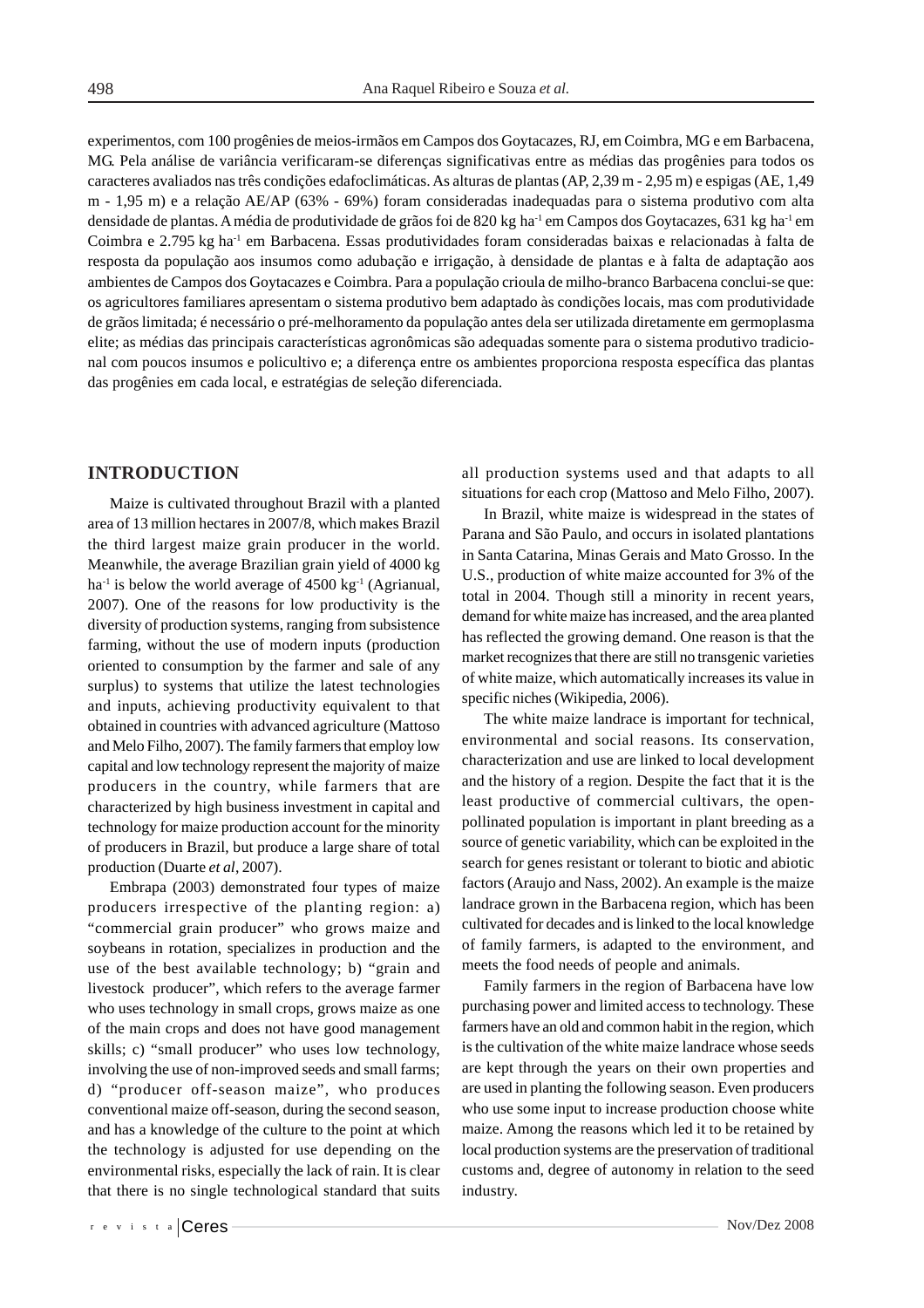The consumption of white maize in Barbacena and surrounding districts is so intense that some farmers do not use yellow maize in food, only in feed for pigs. Farmers use white maize as a base in the daily diet. The dish of the region, called "angu", is eaten every day for lunch and dinner, because the elderly refuse to make their meals without it. Maize is also used in the preparation of cream, cakes, biscuits, local foods such as chicken with brown sauce, and white maize flour, among others. The main source of income for the farmers comes from the sale of white maize flour in markets and shops.

The seeds of the white landrace maize, grown by farmers for at least 50 years, go through a kind of informal selection, in which the ears are hulked manually, the tip seeds are removed and the others are used in the next season. Despite being an open pollinated variety, it is isolated from other populations because hybrids have a longer cycle, there is little interest in planting yellow maize and ease to separate yellow seeds in the ears of white maize.

It is important to emphasize the high quality of the seeds, which can be explained by the selection process in which the plants are harvested at least three months after physiological maturity, and their seed, kept in the ears, is stored at ambient conditions in the bunker for the next planting season. The high quality of the landrace maize seeds was noted by Miranda *et al*, (2003).

In general, farmers in Barbacena, MG, use low-input technologies, the growing season is long and planting takes place in October / November, when the temperature varies between 17 and 25 °C (spring) and 21 and 34 °C (summer) and rain is frequent. The space between plants is 1 m x 0.50 m. Companion cropping with beans and squash is common in the region, with a view to the increased use of the area and diversification of the source of income, as reported by Miranda *et al*. (2005) for other regions of Minas Gerais. Liming is carried out with limestone, which is distributed over the soil surface a few months before planting. The amount used is determined by the farmer himself, as the chemical and physical characteristics of the land are unknown. With regards fertilization, 150 kg of the formulation of 04 (N)-14 ( $P_2O_5$ )-08 (K<sub>2</sub>O) is applied at planting; side dress fertilizing does not take place. Weed control is performed twice, with a hoe, if necessary. Chemical control of pests and diseases is not done, either due to the limited financial resources or as a result of not recognizing the disease or pest. Manual harvesting starts when all the plants are dry and the ears are suitable for storage.

The objectives of the study were to evaluate the agronomic performance of the white maize landrace rescued in Barbacena, MG, Brazil and to evaluate it in its home country, in southeastern Minas Gerais and northern

Rio de Janeiro at the altitude of 1,100 m, 650 m and 14 m above sea level, respectively.

#### **MATERIAL AND METHODS**

Experiments were conducted at three locations in 2005/ 2006: 1) at the "Antonio Sarlo" Agricultural School, located in the city of Campos dos Goytacazes, RJ, 21°45' 15"S and 41°19'28''W at an altitude of 14 meters. The climate is maritime tropical with an average annual temperature of 22.7  $\degree$ C, with moderately warm summers, but diluted by the wind from the sea, and mild winters. The soil is a dystrophic yellow Oxisol; 2) At the Experimental Station of the Universidade Federal de Viçosa, located in the city of Coimbra, MG, 20°50'30"S and 42°48'30"W, at an altitude of 715 meters. The soil is a dystrophic red-yellow Argisol stage terrace. The climate is humid tropical (Cwa), with rain during the hot summer and an annual average temperature around 19 °C, ranging between 14 °C (average minimum) and 26 °C (average maximum); 3) At "Morro Preto" located in the town of Barbacena, MG, 21°13'33"S and 43°46'25"W at an altitude of 1165 meters. The climate is temperate with dry, cold winters (Cwb) and mild summers and an average annual temperature of 17 °C. During growth of the maize crop, the average maximum temperature is 26 °C and the minimum temperature is 14 °C. The soil is a dystrophic red Oxisol.

The seeds of the white maize landrace were obtained from successive crops for several years and have never gone through selection based on the principles of plant breeding methods. One hundred ears were selected based on the absence of pests and a good husk. Each ear is considered a half sib family.

 For the evaluation of the half sib families, three experiments were carried out in Barbacena, Viçosa (both in Minas Gerais) and Campos dos Goytacazes (RJ) in November 2005. The experimental design was a triple lattice 10 x 10. The plot contained rows of 3.0 m in length, 1.0 m apart, with a spacing of 0.20 m between the plants within the rows. The initial population was 50,000 plants per hectare.

Fertilization of the plantation was carried out with 300 kg ha<sup>-1</sup> of N-P<sub>2</sub>O<sub>5</sub>-K<sub>2</sub>O, 8-28-16 formulation. Side dressing was carried out with the application of 60 kg of nitrogen per hectare in the form of ammonium sulfate, when the plant was a sixth fully developed. Weed control was carried out 45 days after emergence. There was no control of pests and diseases.

The following characters were evaluated due to their association with primary and secondary components of production: percentage of broken plants (PBP), final stand (FS), number of plants with ears with grain (NPG), number of plants with ears without grain (EWG), days to male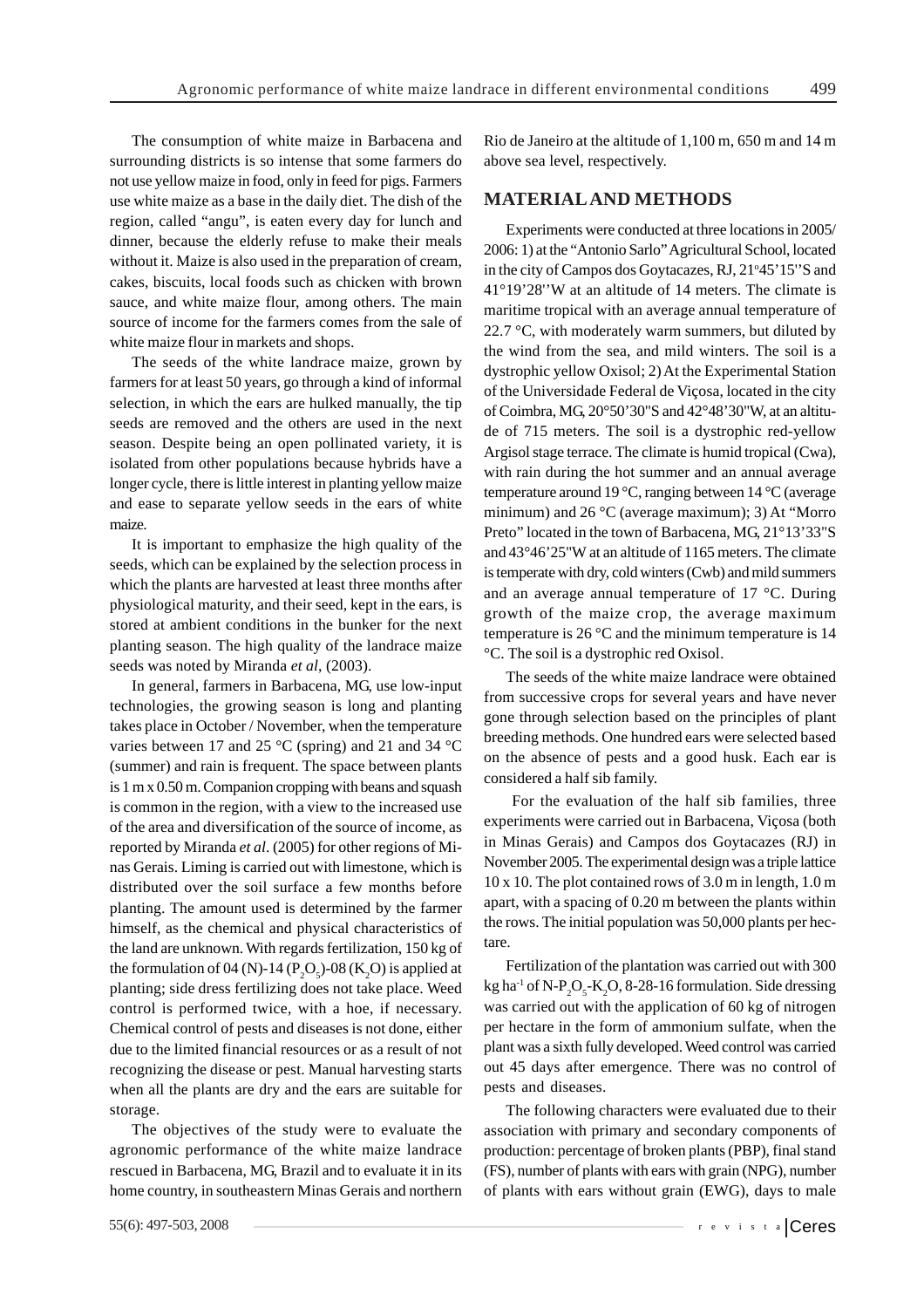flowering (MF), days to female flowering (FF), plant height (PH), ear height (EH), ratio EH/PH and grain yield (GY), obtained from the weight in kg of kernels per plot, and then transformed to kg ha<sup>-1</sup> and corrected to  $14.5\%$ humidity.

Analysis of variance of the lattice, with adjusted treatments, was carried out according to the statistical model proposed by Cochran and Cox (1957). The joint analysis considered the characteristics for which the ratio between the highest and lowest average square of error was not more than four. Statistical analysis was performed using the software GENES - Genetics and Statistics (Cruz, 1997) and SHEG.

## **RESULTS AND DISCUSSION**

The coefficient of variation (CV) of the lattice for the characters plant height (PH), ear height (EH) and EH/PH was low (15%) and for FS, NPG and PG it was medium. The coefficients of variation found in the agricultural field trials are related to the accuracy of the test and the change in the intrinsic character. This classification is consistent with the proposal of Garcia (1989) that, in general, there is a high CV when the character in question is greatly influenced by the environment.

According to the analysis of variance, there were no significant differences for the progeny x environment interaction of the characters FS, NPG, EH/PH and PBP (Table 1). Therefore, for these characters the progeny maintained the same performance in the three experimental locations, suggesting that these characteristics are inherent in the population. However, the averages for these characters were statistically different for all locations. The characters PH, EH, MF, FF, ASI and PG showed significant progeny x environment interaction, that is, differences among progeny in the three locations. It is likely that different temperatures, precipitation, light and soil fertility affected the population phenotype.

The potential grain yield of the maize population can be predicted by primary components such as the number of plants per area (final stand), the number of ears per plant, the number of kernels per ear and grain weight. Different combinations of these characters can be used to optimize the performance of the cultivars in the production system. For production systems with low inputs, optimum productivity can be achieved by increasing the amount of grain per plant. In production systems with high inputs and monocultures, optimum productivity can be achieved mainly by increasing the number of plants per area. In the white maize landrace, the characters selected by the farmers in productive systems with low inputs were plants with large ears and/or two ears per plant. This system requires wide spacing and low competition among plants to promote the development of a thick stem and the formation of aerial roots. The inoculums are not produced in sufficient quantities to cause foliar disease with high severity. In addition, this population contains plants with a high point of ear insertion, a poor response to increased inputs, excessive broken and lodged plants and foliar diseases only at high planting densities.

The final stand density for the three localities averaged 42,000 plants ha<sup>-1</sup>, which is below the  $55-60,000$ plants per hectare that is recommended in the three regions for silage maize production (Miranda and Galvão, 2005), but above recommendations for the maize landrace. The average population for the latter is 27,000 plants per hectare. In this study, the different progeny had different final stands due to the physiological and sanitary qualities inherent in the seeds rather than problems with the experiment. The absence of some plants from the plots, causing variations in the final stand, is a situation that is common in field experiments for different reasons. In this work, the same number of seeds was planted per plot and, therefore, the differences in FS were due to the different capacities for germination, which is an intrinsic characteristic. The Barbacena white maize landrace has the potential to produce 8400 kg ha<sup>-1</sup>, based on the theoretical production of 200 grams of grain per plant and the current population of 42,000 plants per hectare.

Table 1 - Mean square of analysis of variance for final stand (FS, plants ha<sup>-1</sup>), number of plants with ears with grain (NPG), plants with ears without grain (EWG), plant height (PH, cm), ear height (EH, cm), ratio EH/PH and grain yield (GY, kg ha<sup>-1</sup>) for 100 half-sibs of landrace white maize progenies in the experiments carry out in Barbacena-MG, Campos dos Goytacazes-RJ and, Coimbra-MG

| $S_{\rm V}$              | DF  | <b>Mean Square</b> |                          |            |         |           |              |                                                       |  |
|--------------------------|-----|--------------------|--------------------------|------------|---------|-----------|--------------|-------------------------------------------------------|--|
|                          |     | FS                 | <b>NPG</b>               | <b>EWG</b> | PH      | ЕH        | <b>EH/PH</b> | GY                                                    |  |
| Environments             |     |                    | $1057.101**$ 108587.6 ** |            |         |           |              | 105788.6** 252811.2** 161989.4** 3169.2** 430508422** |  |
| Progenies (adj.)         | 99  | 36.979**           | $969.6**$                | 896.9**    | 680.8** | $650.4**$ | $65.2*$      | 780891**                                              |  |
| Progenies x environments | 198 | 7.569 ns           | 581.8 ns                 | 520.98 ns  | 489.1** | $385.2**$ | 54.7 ns      | 580328**                                              |  |
| Error (intrablock error) | 513 | 7.756              | 508.3                    | 438.80     | 444.1   | 282.1     | 46.7         | 484400                                                |  |

\*\*, \* significant at 1% and 5% of probability by F test, respectively.

ns not significant at 5% of probability by F test.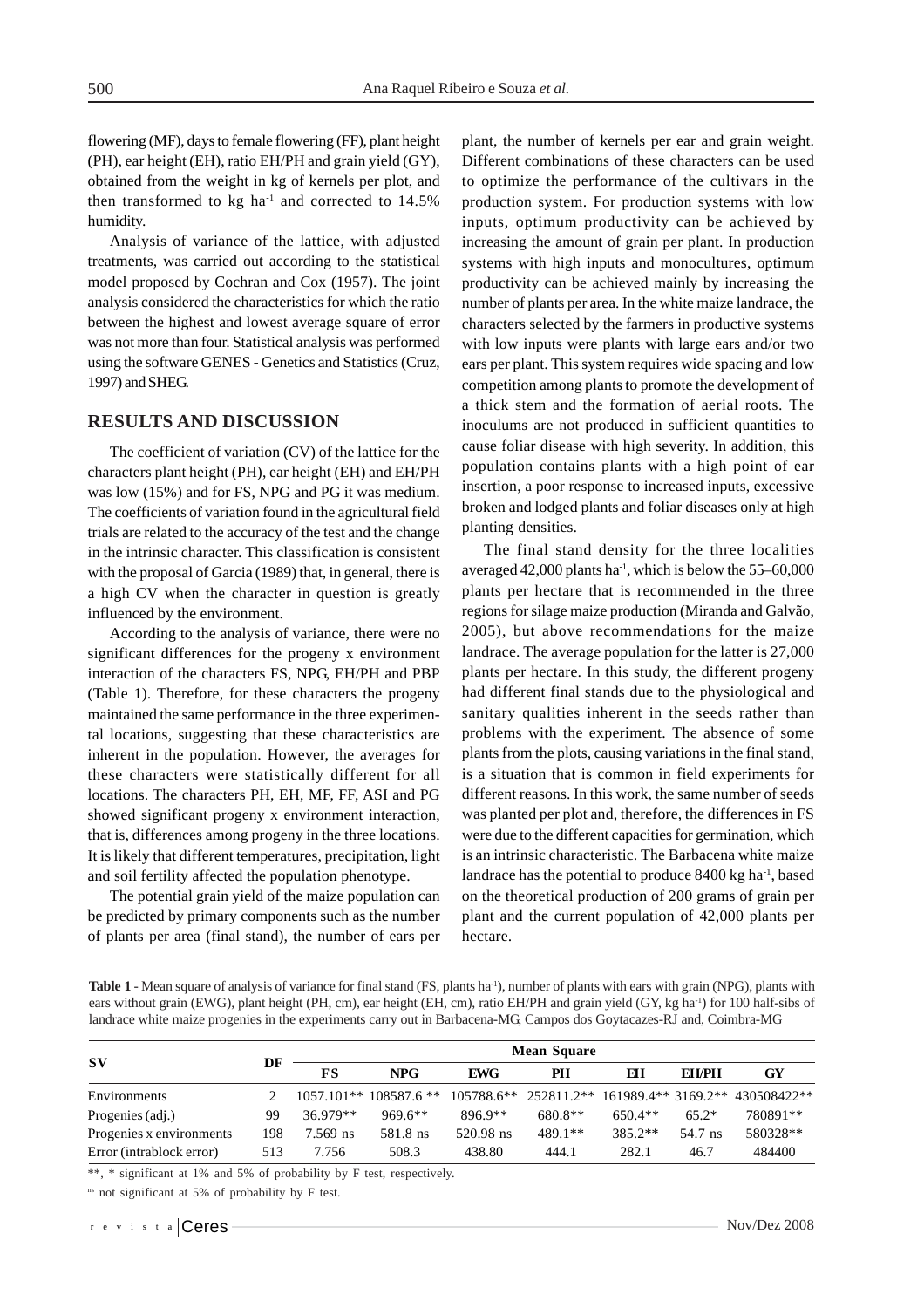The number of ears with grain is an important primary component of production. The Barbacena white maize landrace showed an average of only 64% of plants with ears with grain. Therefore, 42,000 plants would produce only 26,880 ears with grain, so the potential grain yield is 5376 kg ha $^{-1}$ , based on the production of 200 grams of grain per plant. This plant population is the same traditionally used in the production system by the family farmers. This level of production was due to the inability of the population to respond to inputs. In Barbacena, 90% of the plants had ears with grain compared to 56.3% in other places. This may be due to the origin of the population and the selection method used by family farmers.

The number and weight of grains of progeny were very low, although not measured directly. It was noted that the population in Campos dos Goytacazes and Coimbra was subjected to periods without rain and high temperatures during most of the cycle, which probably explains the lack of grain in the ear, because in such conditions, pollen grain germination is compromised and grain filling is unsatisfactory (Fancelli and Durval Neto, 2000).

The MF, FF and ASI differed in each location (Table 2). In Barbacena, the average MF was 90 days, in Campos dos Goytacazes it was 74 days and in Coimbra it was 93 days. The FF was 93 days in Barbacena, 77 days in Campos dos Goytacazes and 100 days in Coimbra. The differences between the averages of the three localities were due to the heat supplied by each environment. In addition, there was considerable difference among the ASI of the progeny. This lack of synchrony in the tassel/spike undermines crop production because it prevents fertilization (Magalhães et al., 2002).

The grain yield was 2795 kg ha $^{-1}$  in Barbacena, 820 kg ha<sup>-1</sup> in Campos dos Goytacazes-RJ and  $631$  kg ha<sup>-1</sup> in Coimbra (Table 3). Barbacena is the origin of the population and lies at 1165 meters in altitude with acid soil and low fertility. Coimbra lies at 715 meters in altitude with an Argisol of medium fertility and Campos dos Goytacazes lies at 14 meters in altitude and has medium fertility. The grain yield of 2795 kg ha $^{-1}$  is near the Brazilian average of  $3300 \text{ kg}$  ha<sup>-1</sup> (Agrianual, 2007). For the fertilization used, the expected productivity would be 6,000  $kg$  ha $^{-1}$  that was not reached. This can be justified by the history of the use of the white maize landrace, where the selection carried out by family farmers has not increased productivity, because they do not use chemical fertilizers or management to increase soil organic matter. Moreover, the phenotypic selection carried out by farmers is based on the ear size, which is inefficient because it is a quantitative character and has low heritability. For the white maize landrace in the traditional production system, grain yield was adequate. However, for the production system with high inputs, this yield is considered low and is related to the lack of input response and lack of adaptation to increased productivity per area by increasing the number of plants. Machado *et al*. (2003) worked with the maize landrace in soils with low and adequate fertility and obtained 4027 and 5293 kg ha<sup>-1</sup> in Seropédica-RJ, and 4479 and 4577 kg ha<sup>-1</sup> in Coimbra-MG. These results showed that depending on the environmental conditions, the maize landrace can respond to increased inputs. Araujo and Nass (2002) obtained 5532 kg ha $^{-1}$  in Londrina, PR, 7004 kg ha $^{-1}$  in Ponta Grossa, PR and 3292 kg ha-1 in Anhembi, São Paulo. The low productivity of Anhembi was explained by the fact that the environment was unfavorable to the maize population in relation to climate, soil type and the strong presence of foliar diseases.

Plant height was 2.95 m in Barbacena-MG, 2.54 m in Campos dos Goytacazes and 2.39 m in Coimbra (Table 3). In many plots, the height was about 4.00 m. In the Brazilian maize landrace, plants grow to around 3.00 m. In the work carried out by Araujo and Nass (2002) with the maize landrace, plants grew to 3.20 m, corresponding to 40% more than the control (modern cultivar).

The excessive height of the white maize landrace is due to the methods of plant selection and the traditional production system. The selection of plants available to family farmers in the region is based on the ear size and, therefore, plant height is not considered in the selection

**Table 2.** Mean square of analysis of variance for male flowering (MF, days), female flowering (FF), Anthesis-Silking Interval (ASI, days) and percentage of broken plants (PBP) for 100 half-sibs of landrace white maize progenies in the experiments carry out in Campos dos Goytacazes-RJ and, Coimbra-MG

| $S_{\bf V}$              | DF  | MF         | FF         | ASI         | <b>NPO</b>  |
|--------------------------|-----|------------|------------|-------------|-------------|
| Environments             |     | 55161.70** | 74259.37** | $1416.81**$ | 647736**    |
| Progenies (adj.)         | 99  | $28.40**$  | 48.74**    | $15.92**$   | $266.70$ ns |
| Progenies x environments | 99  | 8.15       | 19.79**    | $13.50**$   | 264.86 ns   |
| Error (intrablock error) | 342 | 6.96       | 9.30       | 3.86        | 257.65      |

\*\* significant at 1% of probability by F test.

ns not significant at 5% of probability by F test.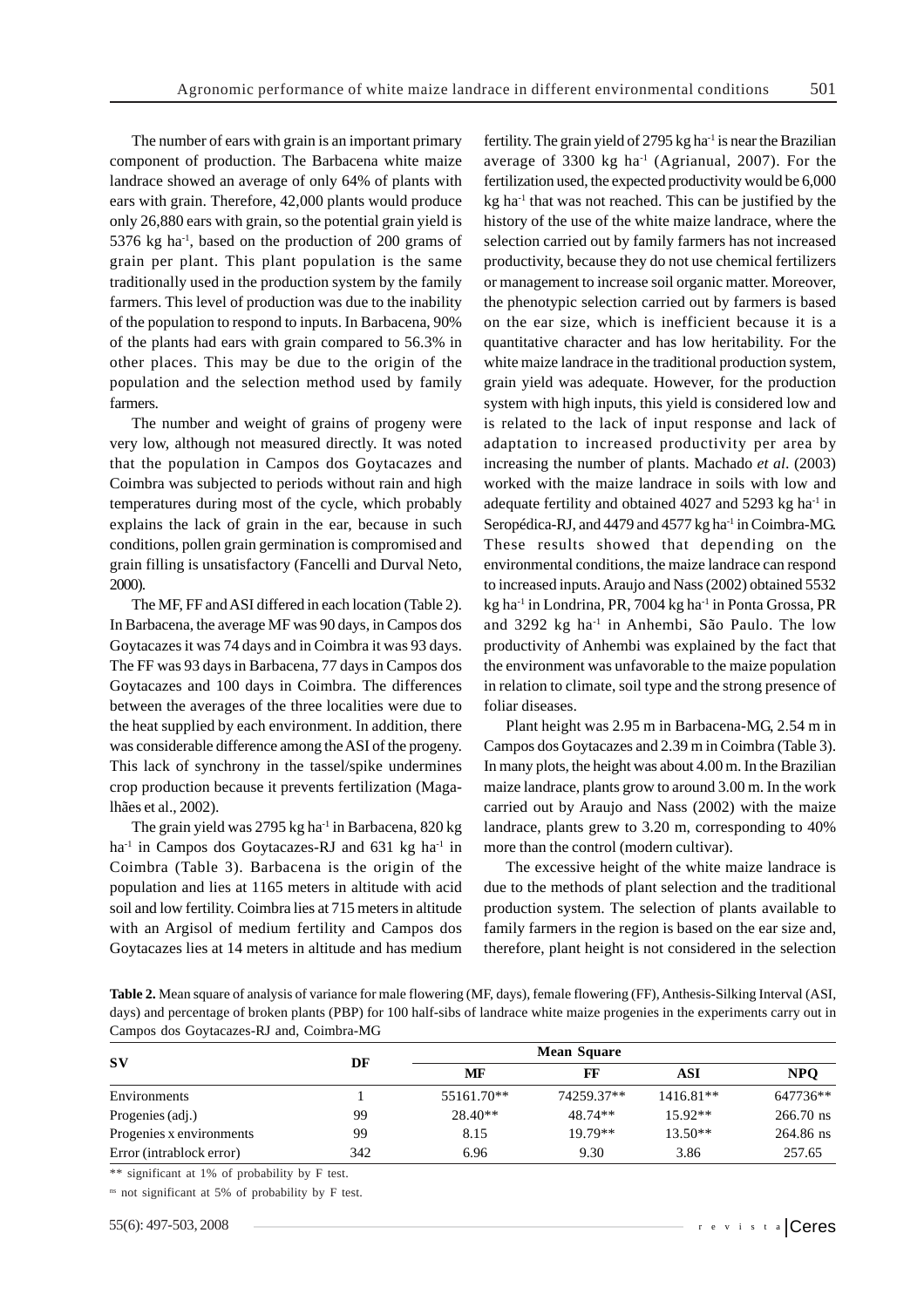**Table 3** - Mean of male flowering (MF, days), female flowering (FF), percentage of broken plants (PBP), final stand (FS, plants ha-1), number of plants with ears with grain (NPG), plant height (PH, cm), ear height (EH, cm), ratio EH/PH and grain yield (GY, kg ha<sup>-1</sup>) for 100 half-sibs of landrace white maize progenies in the experiments carry out in Barbacena-MG, Campos dos Goytacazes-RJ and, Coimbra-MG

| <b>Environments</b>   | Mean of traits |       |                          |       |       |      |      |              |      |
|-----------------------|----------------|-------|--------------------------|-------|-------|------|------|--------------|------|
|                       | MF             | FF    | <b>PBP</b>               | FS    | NPG-  | HP   | ЕH   | <b>EH/HP</b> | GY   |
| Barbacena             | 90.00          | 93.00 | $\overline{\phantom{a}}$ | 13.91 | 79.20 | 2.95 | 1.95 | 66.00        | 2795 |
| Campos dos Goytacazes | 74.12          | 77.39 | 93.38                    | 13.46 | 53.95 | 2.54 | 1.75 | 69.07        | 820  |
| Coimbra               | 93.29          | 99.64 | 27.67                    | 10.46 | 58.71 | 2.39 | 1.49 | 62.58        | 631  |

process. However, when selecting ear size, the family farmer indirectly selects plant height because of the high positive genetic correlation between ear size and plant height (Sawasaki, 1996). In addition, there is great interest in plants for silage production. This procedure is incompatible with the modern system of silage production, where the priority is quality over quantity because tall plants are not necessarily good for silage. Working with maize silage hybrids, Miranda *et al*. (2004) obtained plants of 2.06 m and the highest cultivars were 2.36 m. However, the percentage of protein in the silage reached 8.97% which provides high nutritional value for livestock, In national trials of maize silage coordinated by Embrapa in southeastern Brazil, the average plant height was 2.35 m in 2004/2005 and 2.00 m in 2005/2006.

The ear heights (EH) were 1.95 m in Barbacena-MG, 1.75 m in Campos dos Goytacazes and 1.45 m in Coimbra-MG. Despite the excessive plant height, there is no interest in Barbacena in reducing EH because the harvest is manual, family labor is available and there has been a tradition of breaking the plants. However, the maize stalk serves to crops that have a climbing habit, such as beans and cucurbits. Araújo and Nass (2002) found an average EH of 1.67 m, the highest being 2.00 m, which is approximately 50% higher than the maize hybrids used today. Miranda *et al*. (2004) found an average EH of 0.85 m in silage maize hybrids.

The average EH/PH of the three localities was 66%, which is well above the value suggested by Sawazaki and Paterniani (2004) of 50%. Therefore, the white maize landrace is not adequate to support the strong winds that are very common in tropical summers. This, however, is not as detrimental to family farmers, because the harvest is manual, and ears of broken plants can be harvested, unlike when the harvest is mechanized. In addition, there is a tradition for family farmers to put livestock in the harvested fields to eat the dry plants, taking advantage of ears that were not harvested. In the maize landrace characterized by Araujo and Nass (2002), the average EH/ PH was 60% and the highest ratio was 62%. Miranda *et al*. (2004) found an average of 45% for this trait in maize hybrids for producing silage.

The average percentage of broken or lodged plants was 61%. The incidence of breakage was high, regardless of the environment in which the crop was grown.

In summary the progeny of the white maize landrace showed similar performance in the region of origin and differences in Campos dos Goytacazes-RJ-MG and Coimbra. It is assumed that plants maintain uniformity in the progeny at Barbacena because the methods of selection have always been the same at that location, and that differences occur at Campos dos Goytacazes and Coimbra due to new selective forces acting on natural selection or performance.

#### **CONCLUSIONS**

Family farmers have a production system that is well adapted to local conditions, but produces limited grain yield;

It is necessary to carry out pre-breeding selection before directly using the white maize landrace in the elite germplasm;

The average agronomic characteristics are suitable only for the traditional production system with low inputs;

The differences between the environments lead to a specific response from the progeny of the population at each location, and differentiated strategies of selection.

### **ACKNOWLEDGMENTS**

We thank to Antonio Marco (Uncle Tonho) and to our friends of Programa Milho UFV, and Universidade Estadual do Norte Fluminense "Darcy Ribeiro" (UENF), Laboratório de Melhoramento Genético Vegetal (LMGV). We are grateful to financial support and grants of UENF, Conselho Nacional de Desenvolvimento Científico e Tecnológico (CNPQ) and Coordenação de Aperfeiçoamento de Pessoal de Nível Esuperior (CAPES).

## **REFERENCES**

- Agrianual (2007) Anuário da Agricultura Brasileira. FNP Consultoria & Comércio; M & S Mendes & Scotoni, São Paulo, Editora Agors, 516 p.
- Araújo PM dos & Nass LL (2002) Caracterização e avaliação de populações de milho crioulo. Scientia Agricola, 59: 589-593.